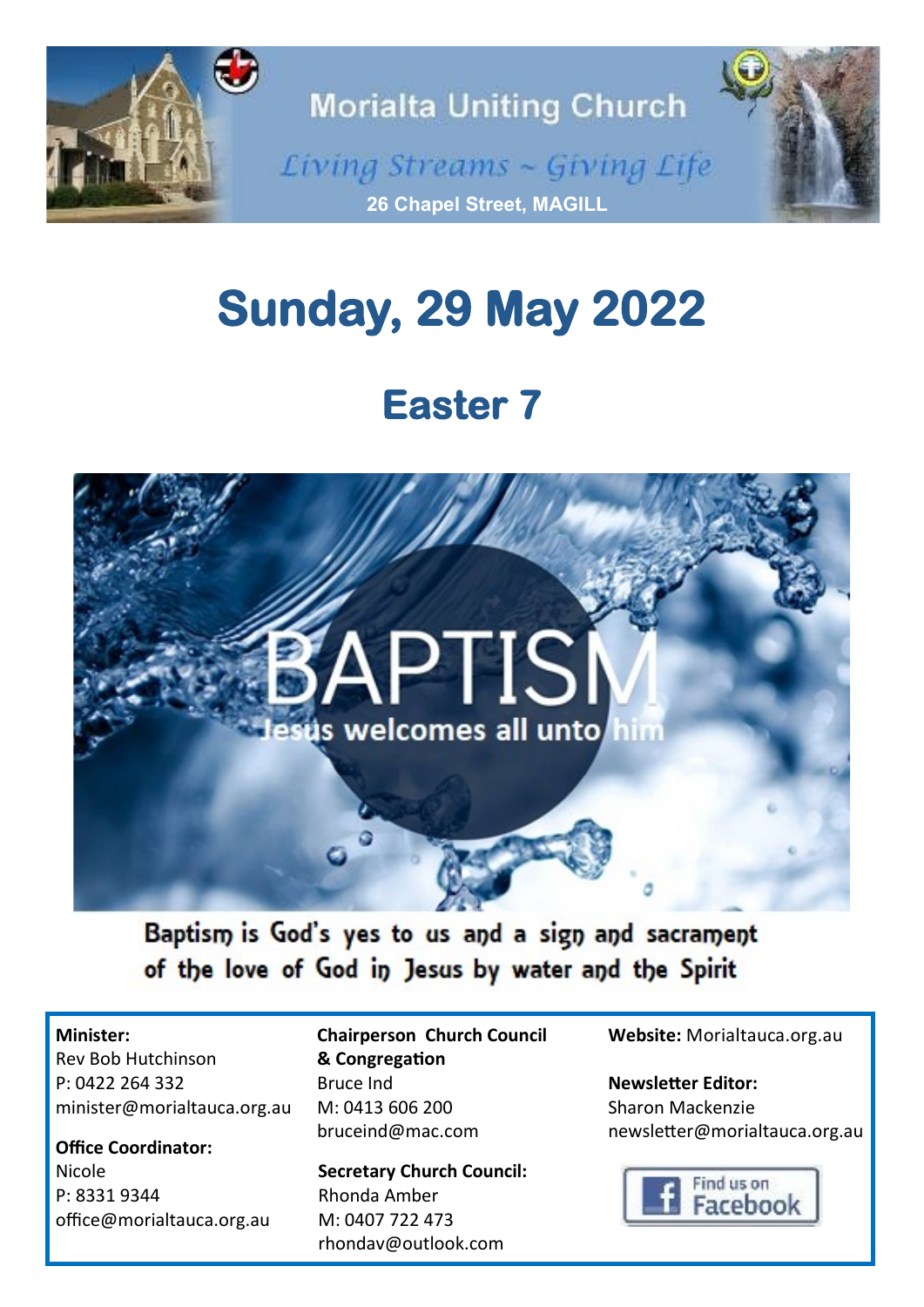#### **Armchair Travels—29 May**

The Beyond Morialta Mission projects team invites you to an afternoon, 2.30pm to 5pm when we travel across Canada, along the St Lawrence River and then down to the Southern States

of USA. Afternoon tea provided but a donation to our projects would be appreciated.



Thank you

"After 17 weeks in hospital, David Purling came home this week much to everyone's relief... Judith and David would like to thank everyone in the Morialta UC Community for their prayerful and practical support with cards, phone calls , letters, food and flowers. Never underestimate the power of community".

#### **Accessing the Church Calendar**

In an effort to improve access to information about events taking place around Morialta you are invited to ask Nicole to add your email to the church's Google Calendar.

Please send an email from your desired email, to Nicole.



#### **KITCHEN CLEAN UP**

As Lunch on Chapel no longer operates, the usual annual clean up has not taken place.



If you are able to give a couple of hours on **TUESDAY 31 MAY**, from 9.00am, please see Carole or phone her on 0407 320 856.

#### **HELP!!**

On 14 May, \$15 was transferred to our bank account by EFT.

The only reference was PCU. If you made this transfer, please contact me so the donation can be channeled to the correct recipient. Thank you. Carole 0407 320 856

#### **LIVE STREAMING MORIALTA**

Here is the YouTube Direct link for our live-recorded worship service, streaming Sunday, 29 May:

https://youtu.be/d1K9EyVXS2o

#### **VISIT TO PLANETARIUM**

Attention all Star Gazers! A Visit to the Planetarium is planned for 16 June, 2022.

For more details, see Ruth Pitt.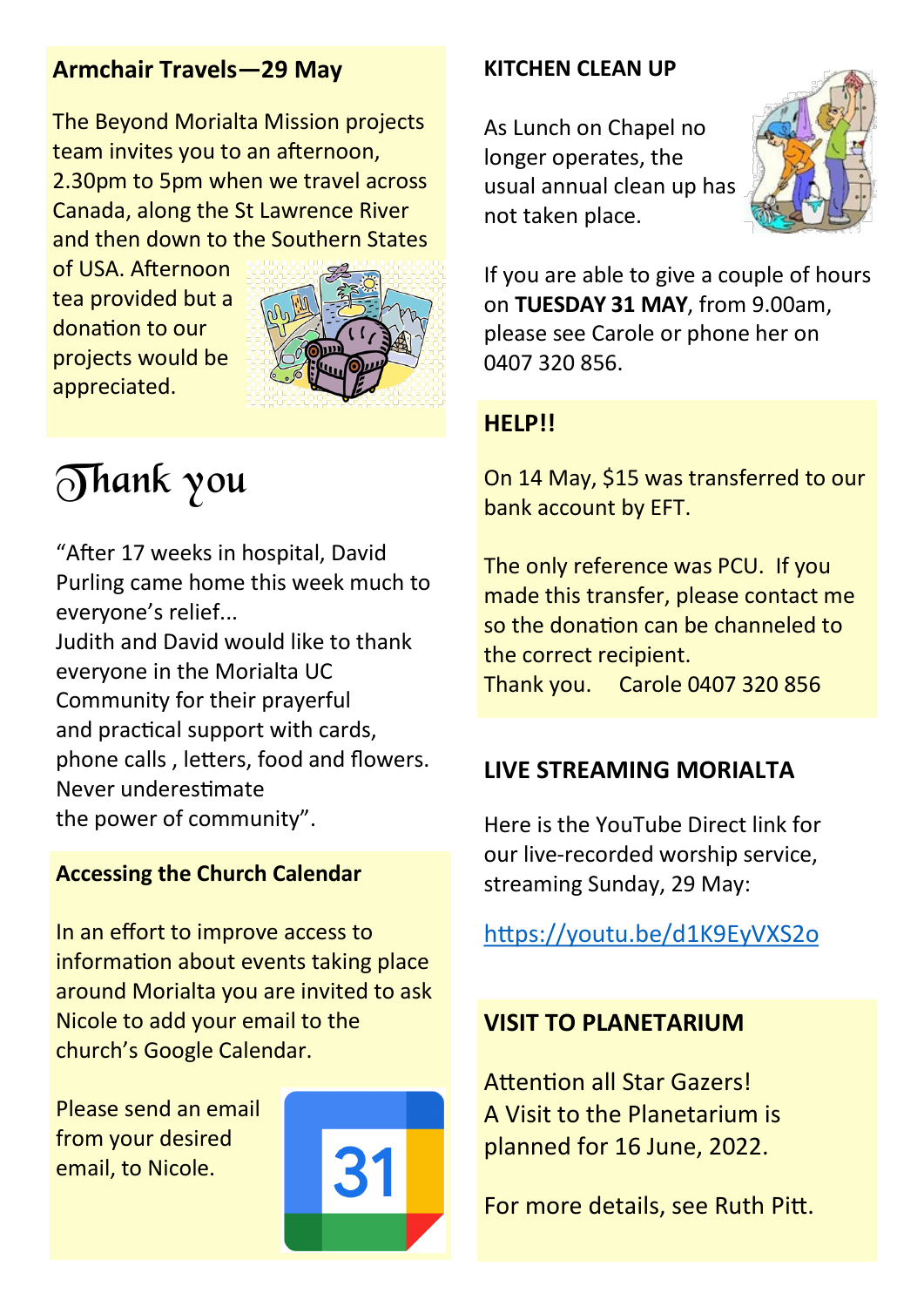#### **Beyond the Garden Gate A Forum for local Churches**

Churches Together Justice and Peace, UC Environmental Action Group, Anglican Creation Care and Catholic Council for Integral Theology have drawn together a panel of theologians & biblical scholars, ecology practitioners, farmers and youth leaders, so that together we can listen and learn, and understand deeper ways of engaging with creation as individuals and Churches .

#### **Morialta Uniting Church on Wednesday, 15 June from 6.30 to 9.00pm or join the online stream** Go to [https://](https://form.jotform.com/213467728854064)

[form.jotform.com/213467728854064](https://form.jotform.com/213467728854064) or telephone 0475 016 789 or contact Colin Cargill to register

### **Packing Day**

Thank you for the goods that have been delivered for packing



day thus far. Sunday June 5th is the last day we can receive goods at the church as they have to be transported to Athelstone Church on that day after our service, in readiness for Packing Day to commence.

## **DIARY DATES**

**Sunday 29 May** 

2.30pm Armchair Travels

#### **Monday 30 May**

8.30am Monday Boys 9.00am Kitchen Clean up 10.00am Japanese Playgroup 1.30pm Tai Chi

#### **Wednesday 1 June**

1.00pm Shed Group

#### **Friday 3 June**

9.30am Art & Craft Circle 10.00am Coffee & Chat

### **Quiz-night and Silent Auction**

Circle of Hope and Job's Café Circle Fundraiser at Burnside Uniting Church, 384 Portrush Rd, Tusmore Date: Saturday, 28 May at 6.30pm Cost: \$20 per person

Make up a table of 8 or share the winning table with a group of new friends. BYO food and drinks.

Contact Paul Turley for information: paulturley@icloud.com Or book online at [https://events.humanitix.com/circle](https://events.humanitix.com/circle-of-hope-quiz-night?_ga=2.62031916.1881452712.1652137084-1475654265.1652137084)-of -hope-quiz-[night?](https://events.humanitix.com/circle-of-hope-quiz-night?_ga=2.62031916.1881452712.1652137084-1475654265.1652137084) [\\_ga=2.62031916.1881452712.1652137](https://events.humanitix.com/circle-of-hope-quiz-night?_ga=2.62031916.1881452712.1652137084-1475654265.1652137084) 084-[1475654265.1652137084](https://events.humanitix.com/circle-of-hope-quiz-night?_ga=2.62031916.1881452712.1652137084-1475654265.1652137084)

**We acknowledge the living culture of the Kaurna people, the traditional custodians of the land we stand on, and pay tribute to the unique role they play in the life of this region.**